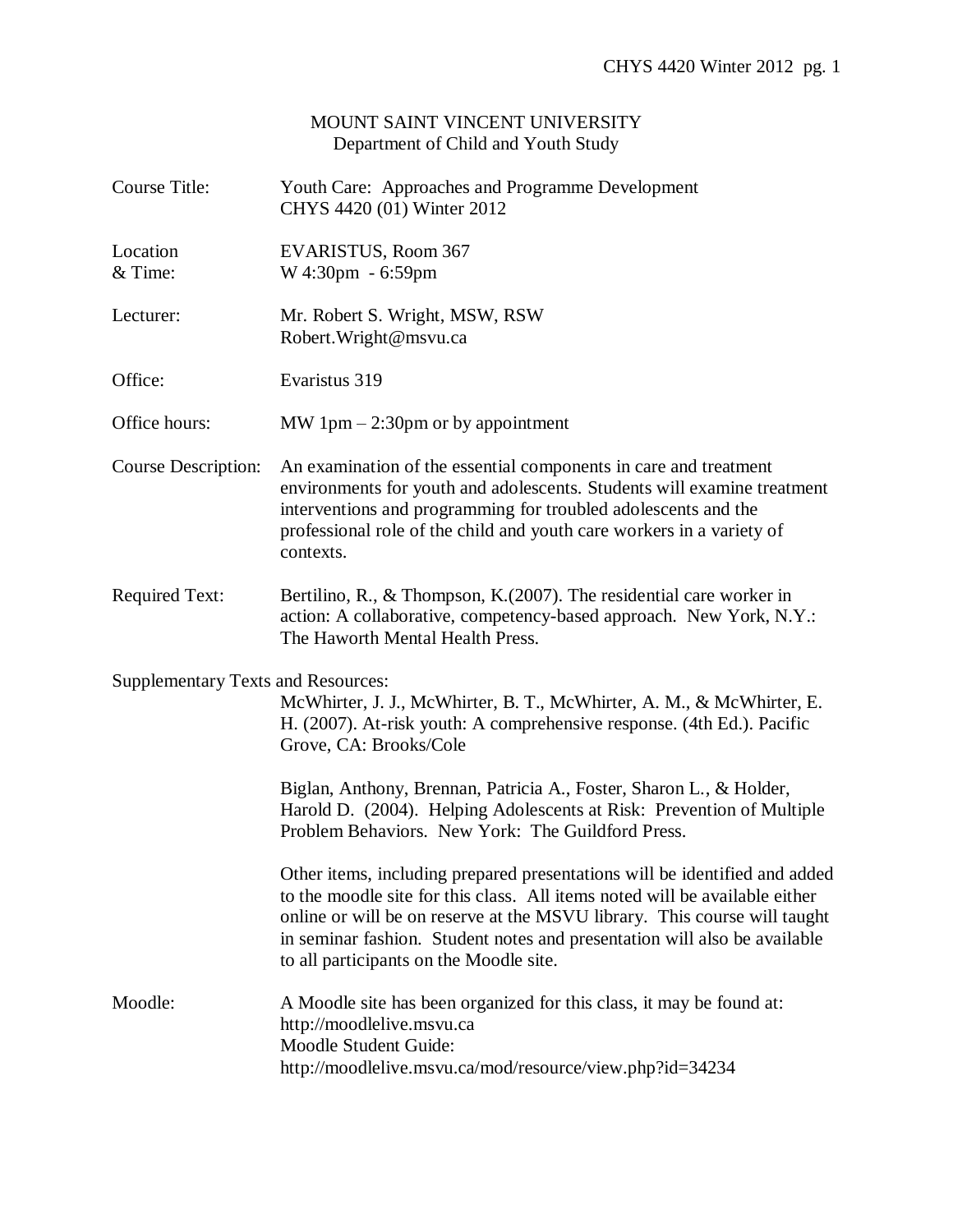|                           | Technical Help: If you require assistance with Moodle, please first contact<br>Distance Learning (In other words do not contact me! I can't help you<br>with technical problems on Moodle):<br>Monday-Friday, 8 a.m. - 4 p.m. (Atlantic time), (902) 457-6717;<br>First week of term only, additional help is available Monday-Friday,<br>4 p.m. - 8:30 p.m. (Atlantic time), (902) 457-5067;<br>For after-hour emergencies, please contact the Mount Switchboard:<br>(902) 457-6788; Email: online@msvu.ca                                                                                                                                                                                                                                                                                                                                                                                                                                                                                                                                                                                                                                                                                                                                                                                                                                                                                                                                                              |
|---------------------------|--------------------------------------------------------------------------------------------------------------------------------------------------------------------------------------------------------------------------------------------------------------------------------------------------------------------------------------------------------------------------------------------------------------------------------------------------------------------------------------------------------------------------------------------------------------------------------------------------------------------------------------------------------------------------------------------------------------------------------------------------------------------------------------------------------------------------------------------------------------------------------------------------------------------------------------------------------------------------------------------------------------------------------------------------------------------------------------------------------------------------------------------------------------------------------------------------------------------------------------------------------------------------------------------------------------------------------------------------------------------------------------------------------------------------------------------------------------------------|
|                           | Course Expectations: Students are expected to complete the assigned readings in advance of<br>coming to class and to attend class regularly and participate in activities<br>and discussions that occur therein. Students are also expected to submit<br>all assignments by their due dates.                                                                                                                                                                                                                                                                                                                                                                                                                                                                                                                                                                                                                                                                                                                                                                                                                                                                                                                                                                                                                                                                                                                                                                             |
| <b>Course Objectives:</b> | 1. To place professional youth work in the context of ongoing youth<br>worker development.<br>2. To provide instruction in effective communication, problem-solving,<br>and other specific skill areas fundamental for facilitating the positive<br>development of youth.<br>3. To consider problematic attitudes and behaviours of youth that<br>challenge the delivery of effective youth service.<br>4. To introduce students to youth care settings and programing designed<br>to address the needs of youth at risk.                                                                                                                                                                                                                                                                                                                                                                                                                                                                                                                                                                                                                                                                                                                                                                                                                                                                                                                                                |
| Course<br>Requirements:   | There will be no quizzes or time limited, invigilated exams in this course.<br>Students will be evaluated on their take-home written work and<br>participation in general and specific in-class activities. Students who may<br>request special consideration as a result of a conflict with a deadline for an<br>assignment must do so in advance of the relevant deadline.<br>Recorder, Presenter & Discussant Responsibilities:<br>This course will be run using a seminar style approach that is common in<br>some settings. Each class will have an assigned Recorder, Presenter, and<br>Discussant. Each class will begin by having the Recorder for the previous<br>class giving us an overview of the previous class. Students in all roles will<br>have posted their notes and any other material they gained from the class<br>on the Moodle forum site at least 3 hours prior to class beginning. Each<br>will make presentations to the class using the moodle site (hence the need<br>to upload before class). Recorders will post on the Moodle Forum on the<br>day they present, not on the day they recorded. The Recorder will make a<br>brief 10 minute presentation at the beginning of class, sharing their notes<br>and thoughts on the prior class. The Presenter(s) will make a brief 10-15<br>minute presentation synthesizing and reflecting on current readings and<br>reflecting on previous classes and readings. The Discussant will follow |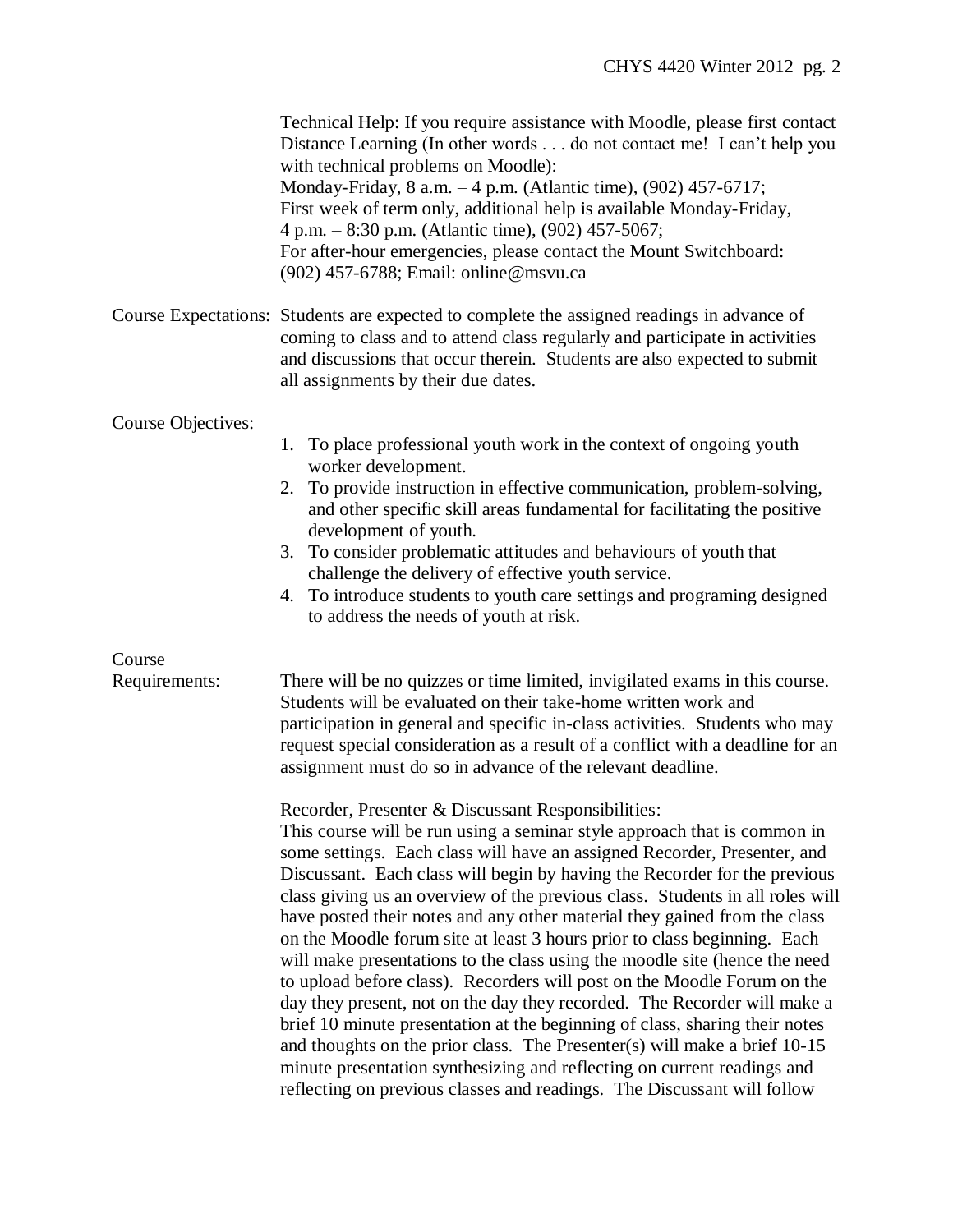the Presenter(s) and propose questions (at least 3) related to the readings to the class and will assist the Professor in facilitation of a  $20 - 30$  minute class discussion. Each student will have at least one opportunity to serve in each role. Some classes may have two presenters or recorders, but each will only have one discussant.

Prepare a Professional Resume and Professional Life Plan: Each student will prepare and submit a professional 3 page resume and 3 page professional life plan. Templates for each will be presented in class.

The Role of the Youth Care Worker in a Professional Setting: Each student will prepare and submit a research paper that will describe a particular agency or workplace setting and describe the appropriate role of the Youth Care Worker therein. This paper will be 10-12 pages in length inclusive of cover page and reference sections. As with all research papers, it is expected that students will have a number of academic references at least equal to the number of pages in the paper. Students may choose from a range of settings and agencies that may include but are not limited to:

| Homebridge Youth Society               | <b>YMCA</b> Immigrant Services                  |
|----------------------------------------|-------------------------------------------------|
| The Youth Project                      | <b>IWK Health Centre (4South, ACT, Compass)</b> |
| The Woodstreet Centre                  | Nova Scotia Youth Facility                      |
| <b>Halifax Youth Attendance Centre</b> | <b>Phoenix Youth Programmes</b>                 |
| YMCA                                   | <b>Boy/Girl Scouts</b>                          |
| Heartwood                              | Leave Out Violence (LOVe)                       |

In-class Activities and Participation:

Many classes will be organized in a fashion that includes some lecture, review of class readings, small group discussions, in class writing assignments, structured activities and discussions of relevant, contemporary issues. Students are expected to demonstrate a working knowledge of the assigned readings and engagement with materials presented in lectures. At least one COPS (Case Oriented – Problem Solving) group activity will occur during the semester.

Academic accommodations for students with disabilities: Students who have a disability and who require academic accommodations must register with Disability Services (http://www.msvu.ca/disabilityservices) as early as possible in order to receive accommodations.

Penalties: Students are responsible for ensuring that they have met the prerequisite and other criteria for admission to the class and have properly registered for it. Failure to do so will result in no grade being submitted. Students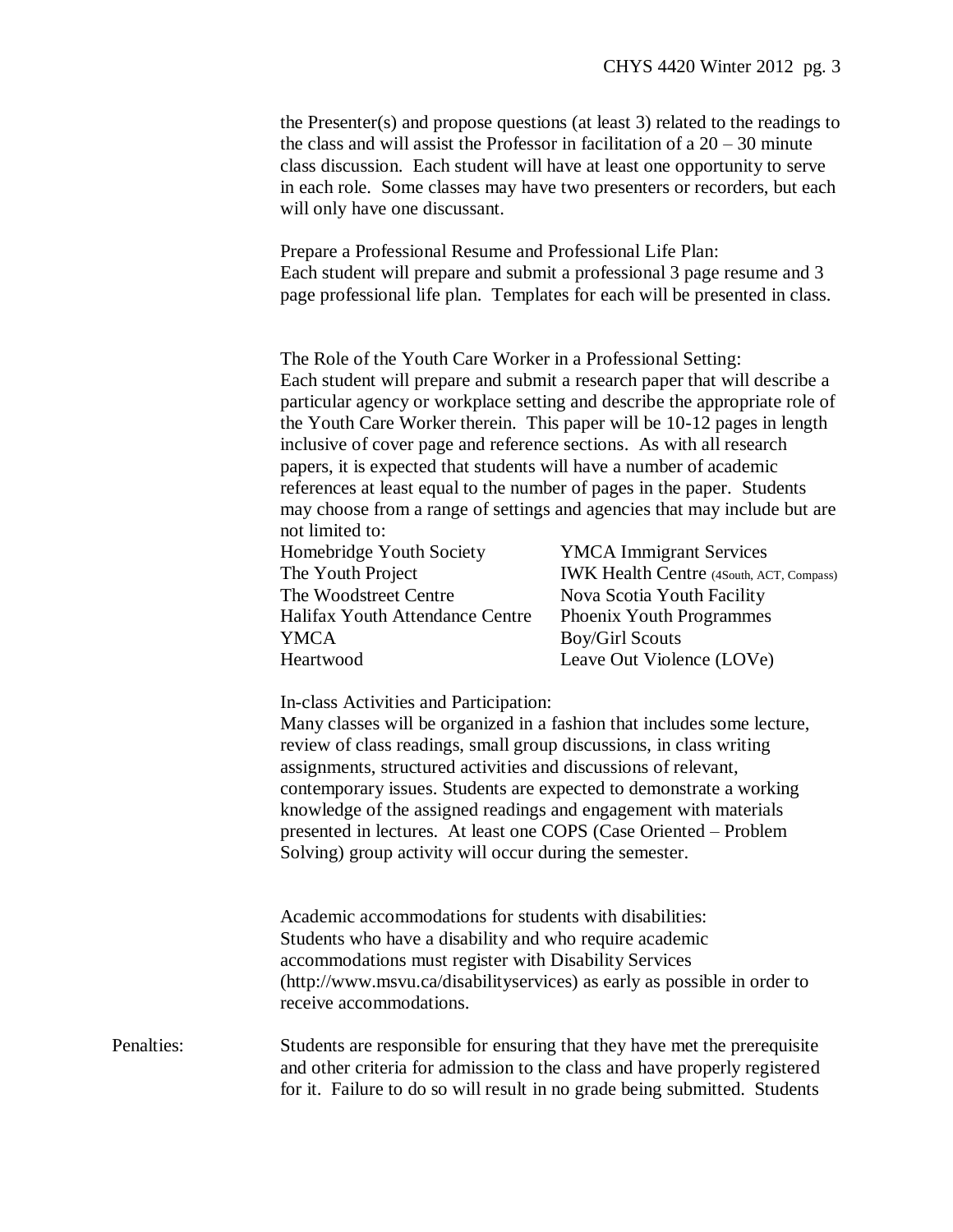who submit late assignments without receiving accommodation for same will lose one grade letter penalty (ex. an A paper will receive a B).

Evaluation: Unless otherwise negotiated (we will discuss the concept of flexible evaluation in class), students will be evaluated on the assigned material using the following weighting:

| Presenter/Discussant/Recorder | Ongoing       | 30% |
|-------------------------------|---------------|-----|
| Resume and Life Plan          | Feb. 1, 2012  | 20% |
| Youth Care Worker Paper       | Mar. 21, 2012 | 30% |
| In-Class Participation        | Ongoing       | 20% |

Your instructor will draw upon the normative criteria of academic success that circulate widely throughout academia and that are broadly (if oftentimes rather unquestioningly) used as a basis for credentialing students in the academic milieu. They will apply the standards typical for assessing work at an undergraduate level. Please understand that these standards include good writing, thorough research and accurate and complete referencing, with no plagiarizing (plagiarizing is an academic offence). Correct use of language is one of the criteria included in the evaluation of all written assignments.

Plagiarism: "University regulations on plagiarism and cheating and other academic offenses will be strictly enforced. These regulations including applicable procedures and penalties are detailed in the University Calendar and are posted on department notice boards and on the website at [www.msvu.ca](http://www.msvu.ca/) on the Current Students' page under Academic Offenses."

Class Agenda And Reading Assignments:

| Date       | Topic                                                                                                                                              |
|------------|----------------------------------------------------------------------------------------------------------------------------------------------------|
| January 4  | Assigned recorder:                                                                                                                                 |
|            | Introduction: Being the One<br>$\bullet$                                                                                                           |
|            | Bertolino & Thompson (1999). Forward and Preface<br>$\bullet$                                                                                      |
|            | Wright, R.S. (2006, May 26). Being the One. Paper presented at the<br>$\bullet$<br>2006 Convocation of the Institute for Human Services Education. |
|            | Truro, Nova Scotia (available for download at my website:<br>www.robertswright.ca)                                                                 |
|            | Introduction to Assignment 1: Preparing a Professional Resume<br>$\bullet$                                                                         |
|            | One Kids Story                                                                                                                                     |
|            | Overview, Interview and Q & A with a Thriver – Kevin F.<br>$\bullet$                                                                               |
| January 11 | <b>Last Classes Recorder:</b>                                                                                                                      |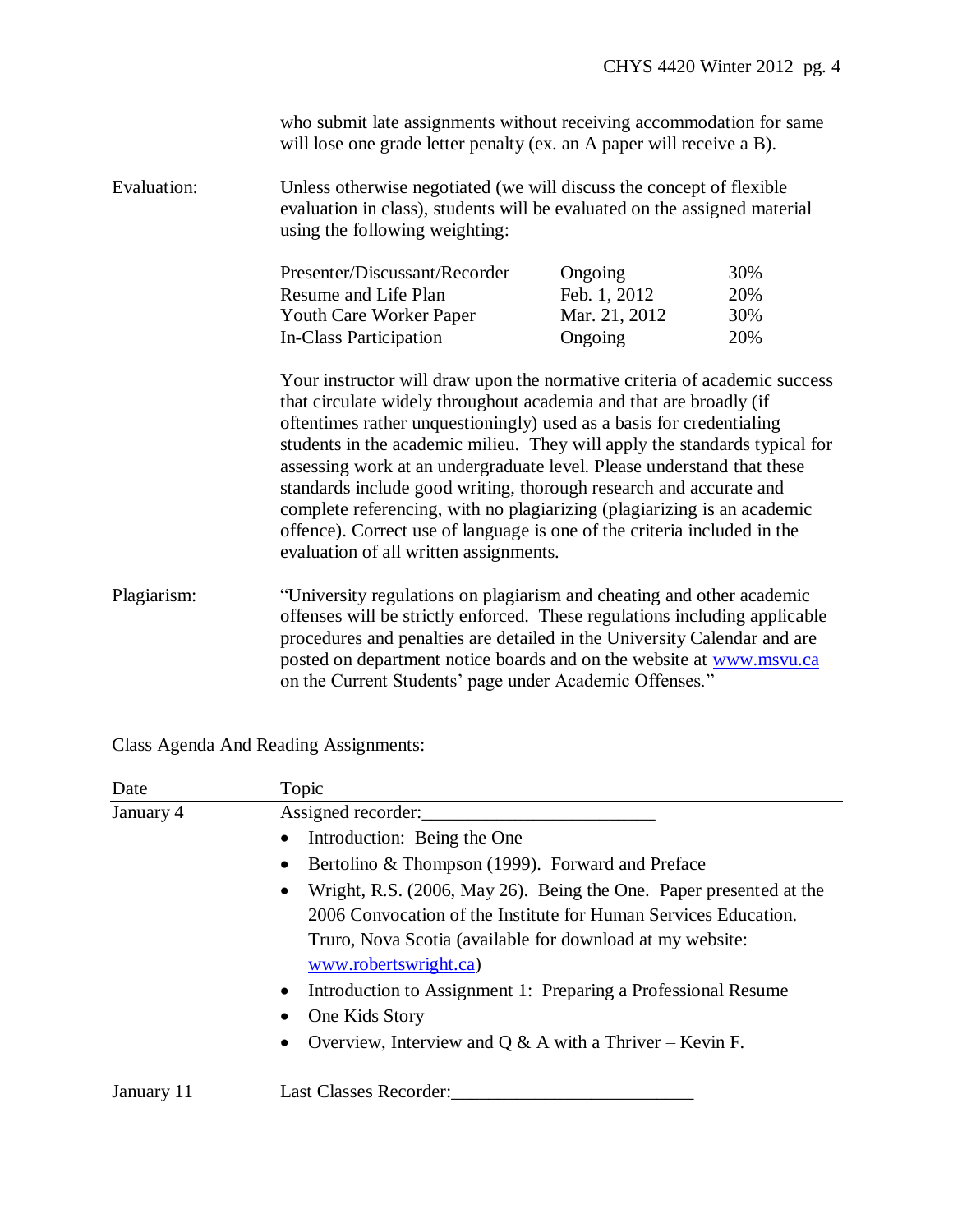|            | A Day in the Life<br>$\bullet$                                                                                           |
|------------|--------------------------------------------------------------------------------------------------------------------------|
|            | Biglan et al. (2004). Chapter 1<br>$\bullet$                                                                             |
|            | Bertolino & Thompson (1999). Chapter 1<br>$\bullet$                                                                      |
|            | The Professional Resume and Career/Life Plan as perpetual working<br>$\bullet$<br>documents for the human service worker |
| January 18 |                                                                                                                          |
|            |                                                                                                                          |
|            | Discussant:                                                                                                              |
|            |                                                                                                                          |
|            | Something to Believe In.<br>$\bullet$                                                                                    |
|            | Biglan, et al. (2004). Chapter 5<br>$\bullet$                                                                            |
|            | Bertolino & Thompson (1999). Chapter 2<br>$\bullet$                                                                      |
|            | Self-in-context Mapping: An eco-mapping tool<br>$\bullet$                                                                |
| January 25 | Caritas Day: No Classes                                                                                                  |
| February 1 |                                                                                                                          |
|            |                                                                                                                          |
|            | Discussant:                                                                                                              |
|            |                                                                                                                          |
|            | <b>Making Contact</b>                                                                                                    |
|            | Bertolino & Thompson (1999). Chapter 3<br>$\bullet$                                                                      |
|            | Taking a Social History – Exercise                                                                                       |
|            | **Resume and Life Plan - Due**                                                                                           |
| February 8 |                                                                                                                          |
|            |                                                                                                                          |
|            |                                                                                                                          |
|            |                                                                                                                          |
|            | We're in This Together<br>$\bullet$                                                                                      |
|            | Biglan, et al. (2004). Chapter 9<br>$\bullet$                                                                            |
|            | Bertolino & Thompson (1999). Chapter 4<br>$\bullet$                                                                      |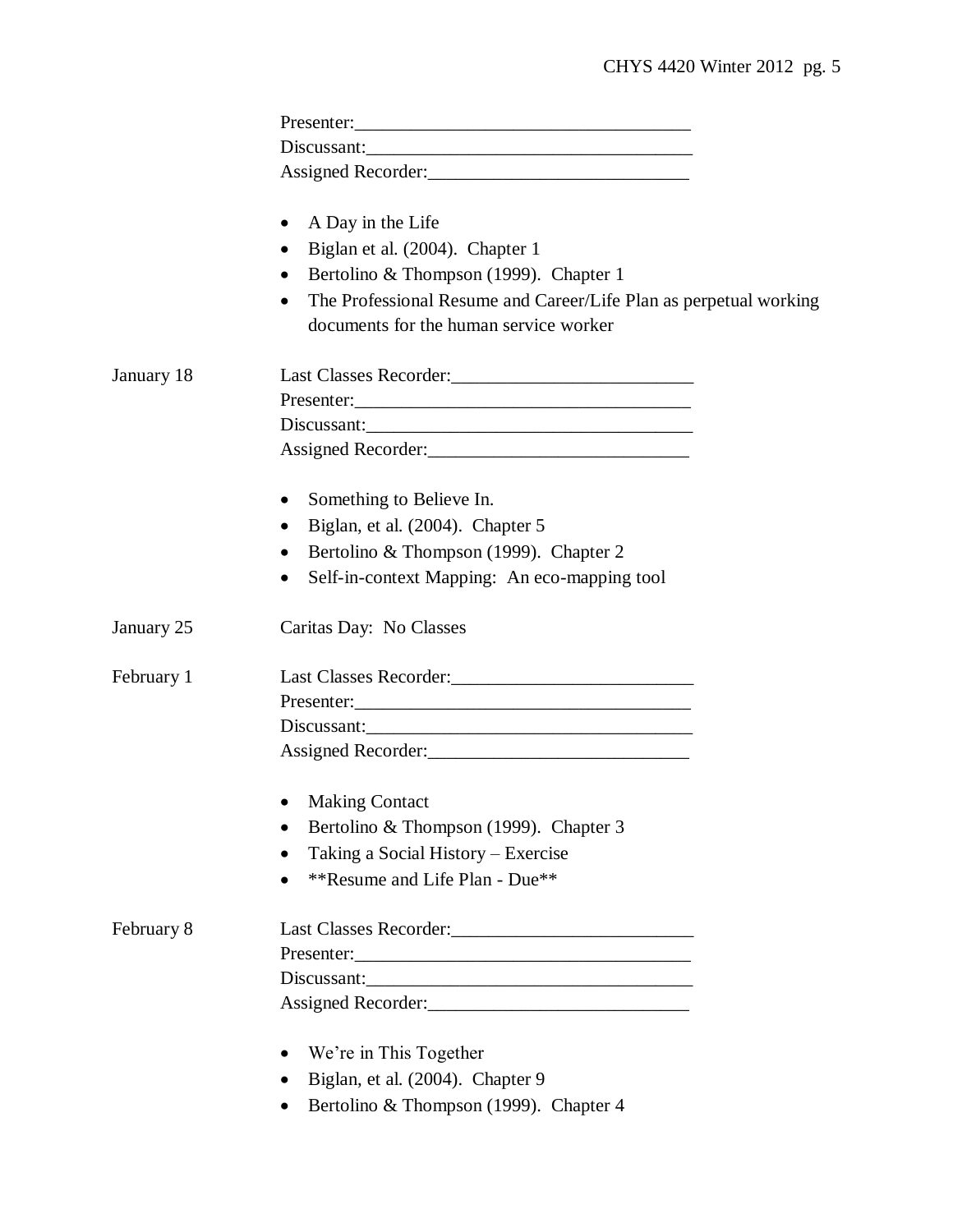Case Oriented – Problem Stimulated – Exercise

| February 15 |                                                                                                                |
|-------------|----------------------------------------------------------------------------------------------------------------|
|             |                                                                                                                |
|             | Discussant:                                                                                                    |
|             |                                                                                                                |
|             | Now You See It, Now You Don't<br>$\bullet$                                                                     |
|             | Bertolino & Thompson (1999). Chapter 5                                                                         |
|             | Understanding Self-esteem and the power of the Ideal Self                                                      |
| February 22 | <b>Study Break: No Classes</b>                                                                                 |
| February 29 |                                                                                                                |
|             |                                                                                                                |
|             | Discussant:                                                                                                    |
|             |                                                                                                                |
|             | Pete and Repeat                                                                                                |
|             | Bertolino & Thompson (1999). Chapter 6                                                                         |
|             | Solution focussed and single session approaches to changing<br>behaviour                                       |
|             | The Power of Knowing<br>$\bullet$                                                                              |
| March 7     |                                                                                                                |
|             |                                                                                                                |
|             |                                                                                                                |
|             | Discussant:<br>Assigned Recorder:                                                                              |
|             | Houston, We Have a Problem                                                                                     |
|             | Biglan, et al. (2004). Chapter 7                                                                               |
|             | Bertolino & Thompson (1999). Chapter 7                                                                         |
|             | $\bullet$                                                                                                      |
|             | More information about human biology and psychology related to<br>$\bullet$<br>understanding trauma and crisis |
| March 14    |                                                                                                                |
|             |                                                                                                                |
|             | Discussant:                                                                                                    |